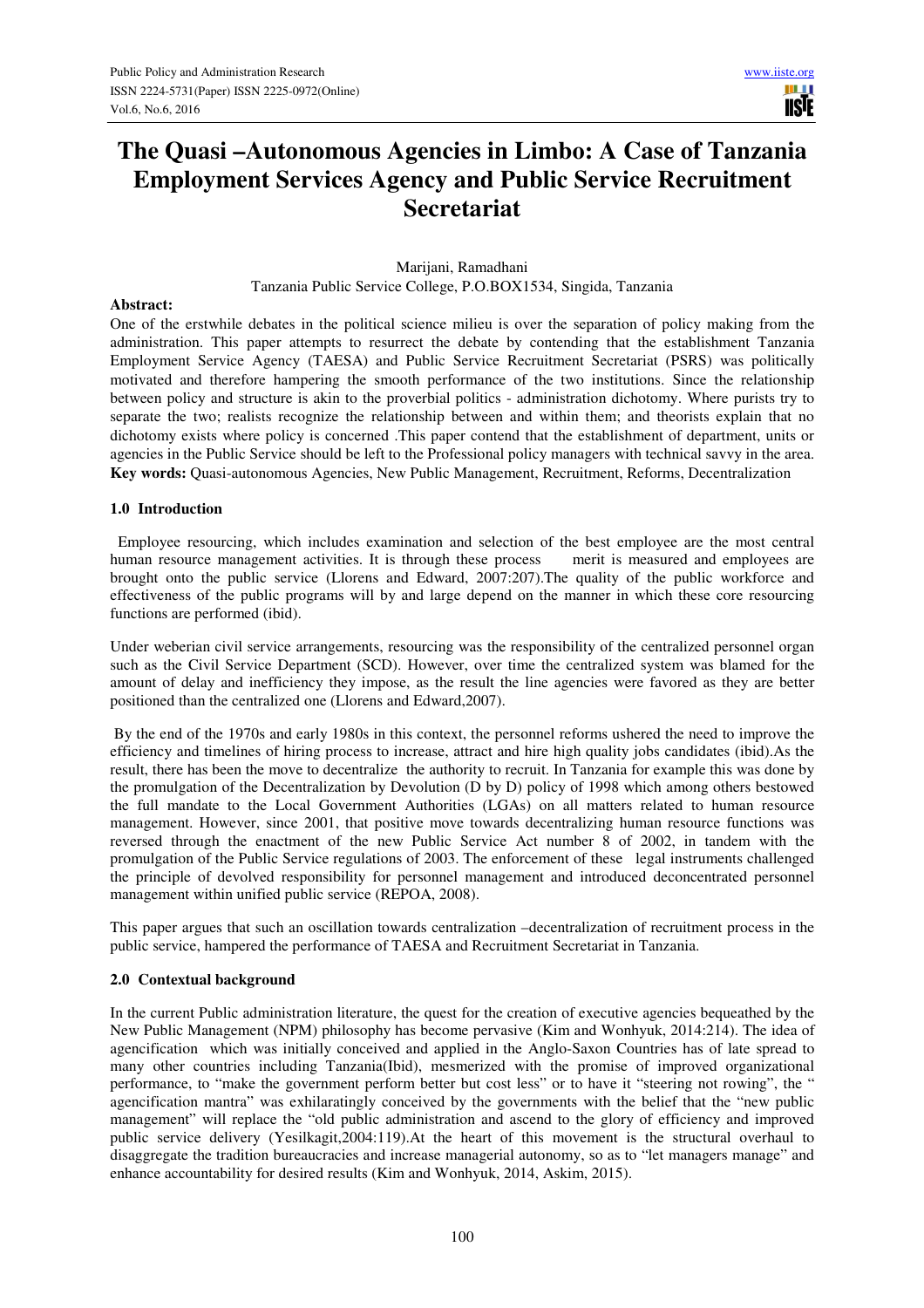Before we start a few words on the structure and methods used are in order here: After this section, the next section, present the conceptual framework guiding the paper and overviews the Public Service Reform Programme (PSRP) to locate the place of executive agencies in the Tanzania public service delivery strand. Followed by the section, that summarizes the establishments and the legal mandate of TAESA and Public Service Recruitment Secretariat (PSRS). The subsequent sections, is dedicated to the discussions. Eventually, we conclude by offering some policy recommendations. This paper relies on desk research where by extensive documentary reviews were employed.

# **3.0 Conceptual framework**

## **The Quasi-Autonomous Agencies**

The quasi-autonomous agencies are conceived as a tool for "unbundling the bureaucracy" and creating more flexible, performance oriented public organizations (Pollit et al., 2001, cited in Caulfield, 2002:211). Agencies as a form of public organizations have been instrumental in the modernization of government objectives in both developed and developing world. Their modus operandi fallows a shift to business-like forms of managing public sectors in the pursuit of improvement in efficiency and effectiveness in regulations and service delivery (ibid).

## **Employment Agencies**

Employment agencies are also known as recruiter, headhunters and career counselors (Taerattanachai and Brian, 2005).There are differences amongst these types of organizations but this article focuses on public service employment agencies. The rate of adoption of executive agencies as a model of service delivery is deemed necessary for a wide range of political, policy and administrative reasons (Caulfield, 2012:211).

## **Reform**

Reform is an intentional need to institute changes that bring better conditions relative to the existing situation (Lukumai, 2006:29).

## **Decentralization**

Decentralization of public service was one among procedures of the programme adopted by many developing countries aims in achieving the objective of the programme including that of improving service delivery to people (Lukumai, 2006) .Decentralization can be defined as a transfer of authority, responsibility and accountability from central to local government (Barnett et al. 1997).

# **4.0 The Public Sector Reforms in Tanzania: A quest for new regulation and control**

Civil service Reforms which have taken place in the last two decades are part of the global phenomena that has touched all parts of the world-developed, developing and countries in transition were considered as a part of the wider public sector reform agenda, with the focus of ensuring efficient and effective public service delivery regardless of ideological orientation of the country (Peters, 1999; Olowu, 2002; Rugumyamheto, 2004: 437).

As the result of the reform efforts, the government invoked numerous reforms measures including the creation of executive agencies (Sulle,2014:125).With the aim of creating task-specific units within the government that are more flexible and output /outcome oriented.

The NPM philosophy posit that these semi-autonomous public organizations are more efficient than the traditional departmental units (James,2003 cited in Sulle,2014).The position which premised on the belief that the devolution of managerial power to "public managers" in tandem with clear performance incentives and accountability will improve the performance of the public sector (Joshi and Ayee,2009). Thus "let the managers manage and make the managers manage" become the household phrase in the agencification literature (Kettl, 1977; Christensen and laegreid, 2001).

Agencification programme in Tanzania is the brainchild of the organization and efficiency review team, which among her terms of references (ToRs) was to review and recommend areas were some functions of the government could be hived-off (Sulle,2008).The team came up with the policy design framework in 1996 and for the first time executive agencies were created in Tanzania through the Executive Agency Act No.30 of 1977.The Act provides a structural separation between the parent ministries and the agencies (Mbesi,2015).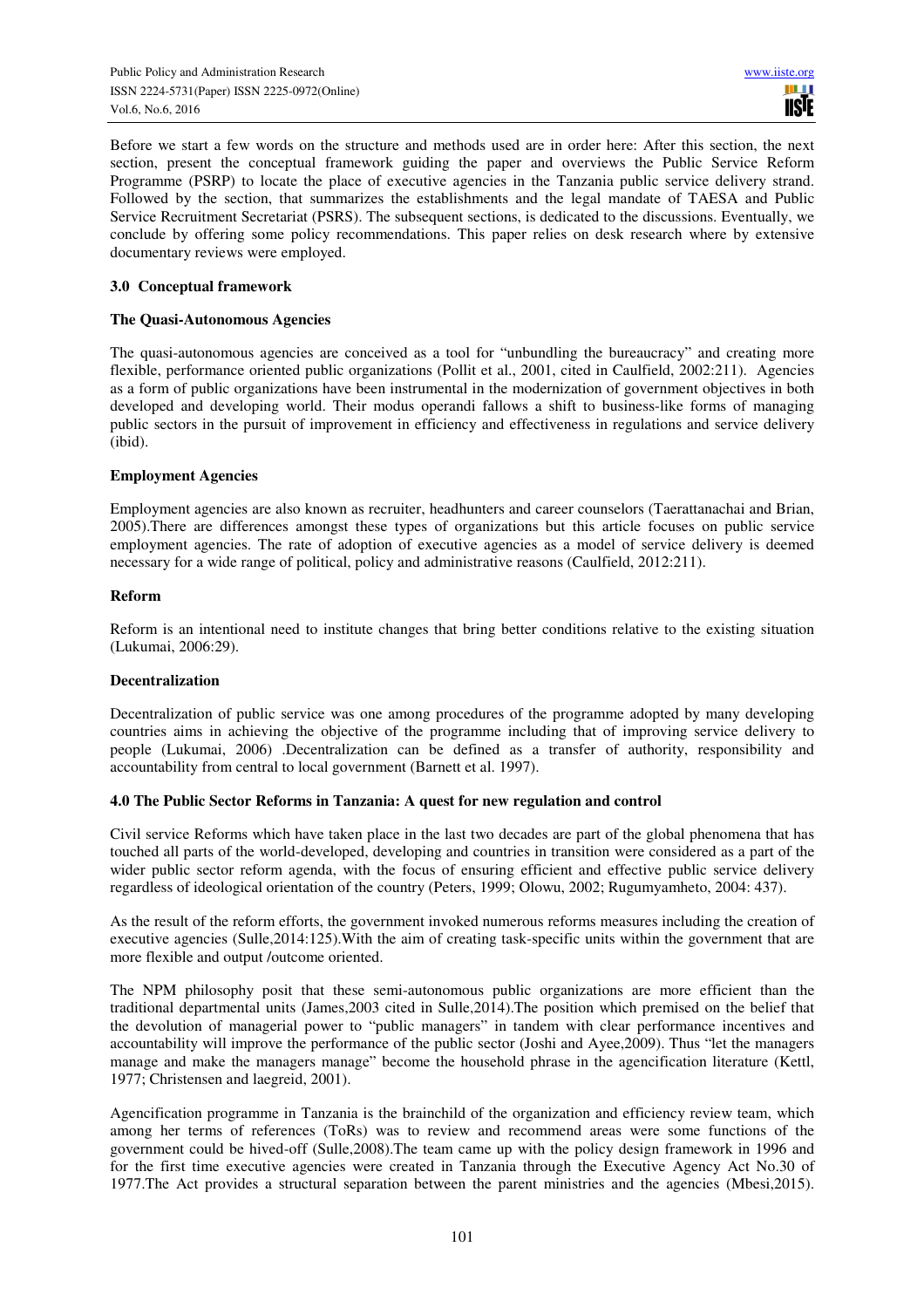Section 4(b) of the Act, categorically posit that: an agency has to manage its affairs in a businesslike and costeffective manner and in accordance with modern management practices and techniques and in particular to apply to its operations the best standards of financial management and accounting". The gist here is that the ministries should retain core policy functions and leave the public service provision function to the quasi-autonomous agencies (Sulle, 2014).

# **5.0 Establishments of Tanzania Employment Service Agency (TAESA) and Public Service Recruitment Secretariat (PSRS)**

# **5.1 Tanzania Employment Service Agency (TAESA)**

Tanzania Employment Services Agency (TAESA) is a government agency established under the Executive Agency Act. No. 30 of 1997. It was established in the spirit of the government in converting some of its departments and units into executive agencies for the purpose of improving the delivery of public services, creating an environment conducive to efficient and effective management, improving the quality of employment services which was provided by the department of employment in the Ministry Labor and Employment (URT, 2012).It started operation on  $1<sup>st</sup>$  july2008.

The overall objectives of TAESA are to provide employment services in the area of placement services to jobseekers and employers. Coordinate, provide and monitor cross-border placement services. Prepare programmes for providing employment services to the general public. Collect, analyze and disseminate Labor Market Information (LMI) to stakeholders and the general public. Promote the provision of job search skills training, career guidance and employment counseling. Regulate, register and monitor Public and Private Employment Service Agencies.TAESA envision "to be a dynamic and effective organization in the provision of employment services in areas of placement services to the public and private sectors". The vision will be achieved through "provision of high quality and efficient employment services in areas of placement services to the public and private sectors in Tanzania, Africa and beyond" (URT, 2012).

## **5.2 Public Service Recruitment Secretariat (PSRS)**

The establishment of Public Service Recruitment Secretariat went in tandem with the Local Government Reform Program (LGRP). The LGRP through its policy paper of 1998 gave the Local Government Authorities (LGAs) power to plan, recruit, reward, promote, discipline, develop and fire their personnel (URT,1998).This was done to give councils accountability power by de-linking the local government staff from their parent ministries.

In 2009 the government of Tanzania took back the responsibility of recruiting staff by centralizing that role to the Public Service Recruitment Secretariat (Njovu, 2013). The PSRS was established in January 2009 in accordance with the Public Service (Amendment) Act, 2007 section no.29 with the purpose of facilitating recruitment of employees in the Ministries, Independent Departments, Executive Agencies (MDAs) and other Public Institutions. The PSRS is mandated with the recruitment of all civil servants of all institutions including LGAs in Tanzania. To achieve that PSRS envision "being a Centre of Excellence in Public Service Recruitment in the region and Sub Sahara Africa". The vision will be achieved through "undertaking recruitment of Public servants using modern approaches by adhering to principles of equity, transparency and merits as well as providing advice to employers on employment related matters".

#### **6.0 Discussions**

#### **6.1 Arguments in favor of decentralized and centralized recruitment Systems**

Table 1, below proposes that decentralized recruitment system is preferred due to among others, the following reasons; timely filling of the vacancies due to more flexibility in the recruitment, staff retention as it gives employee more leeway to choose where to work, in so doing it motivate staff, the system does not allow the post to stay vacant for so long as the applicants are readily available. Whereas the protagonists of the centralized system of recruitment posit that, the system fosters equal distributions of the human resources in the public service as the recruitment exercise is centrally done taking into consideration the holistic picture of the public service needs. Moreover, the system bring the most qualified staff onto the public service due to little chances of political interference, nepotism, favoritism characteristics more common in the decentralized system. Equally, the system has the potential of maintaining national unit as everything is done centrally. However, both systems are not without disadvantages as depicted in the table below;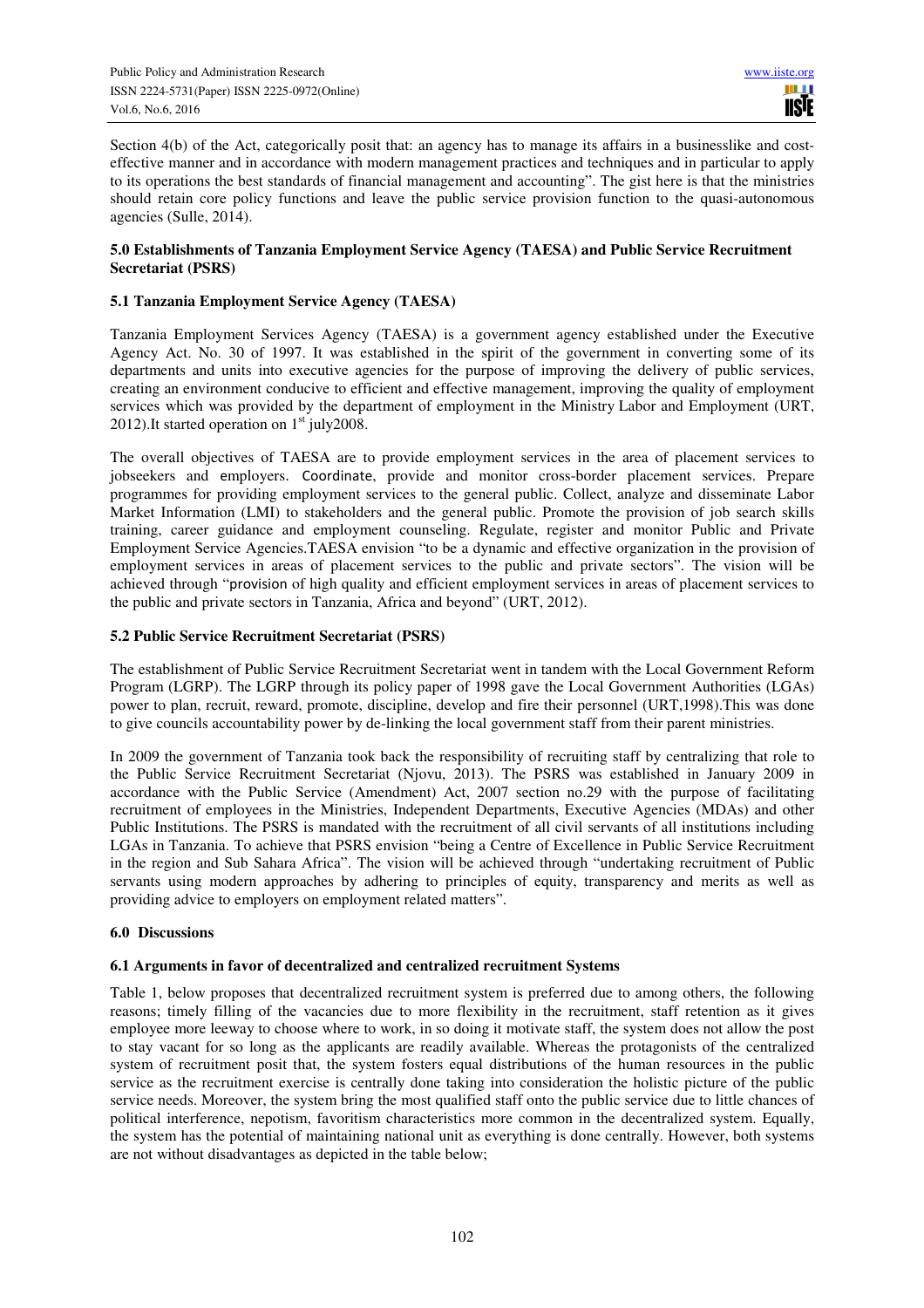# **Table 1**

|                         | <b>Decentralized Recruitment System</b>                                                                                                    | <b>Centralized Recruitment System</b>                                                                                                                                     |
|-------------------------|--------------------------------------------------------------------------------------------------------------------------------------------|---------------------------------------------------------------------------------------------------------------------------------------------------------------------------|
|                         | <b>Advantages</b>                                                                                                                          | <b>Advantages</b>                                                                                                                                                         |
| 1                       | Timely filling of vacancies; This happened<br>due to flexibility and less bureaucratic nature of<br>the system.                            | <b>Equal distribution of staff</b> ; Because every-thing is done at<br>the centre by a single body that knows the needs of each<br>LGAs                                   |
| $\mathbf{2}$            | <b>High staff retention; Because employees were</b><br>able to choose and be located in the areas they<br>prefer to work.                  | <b>Qualified staff;</b> Due to fewer chances of corruption,<br>political interferences, nepotism and favoritism.                                                          |
| $\overline{\mathbf{4}}$ | <b>Highly motivated staff; Since employees were</b><br>able to work in the area of their preferences and<br>community they prefer to serve | <b>Presence of national HR database; Because everything is</b><br>done at the centre therefore it is easy to have the information<br>about those employed                 |
| 5                       | Less vacant posts; Due to availability of<br>applicants and ability to fill vacancies in time.<br>$\mathbf{X}$<br>(0.012)                  | Maintenance of national unity; Since staff allocation is<br>done at the centre anyone one has a chance to be employed<br>and located any-where regardless his/her origin. |

**Source**: Njovu (2013)

# **6.2 Arguments against decentralized and centralized systems of recruitment**

# **Table 2**

| <b>Disadvantages of decentralized System</b>                                                                           | Disadvantages of centralized system                                                                                      |
|------------------------------------------------------------------------------------------------------------------------|--------------------------------------------------------------------------------------------------------------------------|
| <b>Unqualified staff;</b> Due to high rate of corruption,<br>nepotism, political interferences and favoritism.         | Failure to timely fill vacancies; Due to in-flexibility and<br>bureaucratic nature of the sys-tem.                       |
| applicants in some LGAs particularly the $\vert$ the areas they didn't apply and prefer to work.<br>disadvantaged one. | <b>Unequal distribution of staff;</b> Due to lack of <b>Increase in labor turnover;</b> Since employees are allocated in |

**Source:** Njovu (2013)

Table 2, above shows that the critics of the decentralized system blame it for recruiting unqualified staff and unevenly distributions of human resources in the public service. Whereas the centralized system is blamed for procrastination in the filling the available vacant posts and increased labor turnover for posting the applicants where they did not apply.

Basing on the foregoing discussion it can be concluded that there is no system of recruitment which is completely perfect, therefore every systems needs some mechanisms in place for it to function properly. However, of the two institutions, TAESA is strategically and well positioned to undertake public service recruitment taking into account both decentralized and centralized systems of recruitment than the PSRS.Tanzania Employment Service Agency (TAESA) have got the zonal offices in the East and Coastal, North, Central and Lake zone which could be instrumental in undertaking Decentralized recruitment for the Local Government Authorities (LGAS), and dedicate the head office for the centralized recruitment in the MDAs.

# **6.3 Why Tanzania Government maintains both TAESA and PSRS?**

The answer lies in the nature of institutional design for proper mechanisms of control over bureaucracy and autonomous agencies, representing the "fourth branch of the government" (Epstein and O'halloran, 199, Moe, 1990). Organizational structure is a key determinant of the extent politicians can control the bureaucracy (Yesilkagit, 2004:19). It is through structure the sequences of interactions within organizations and information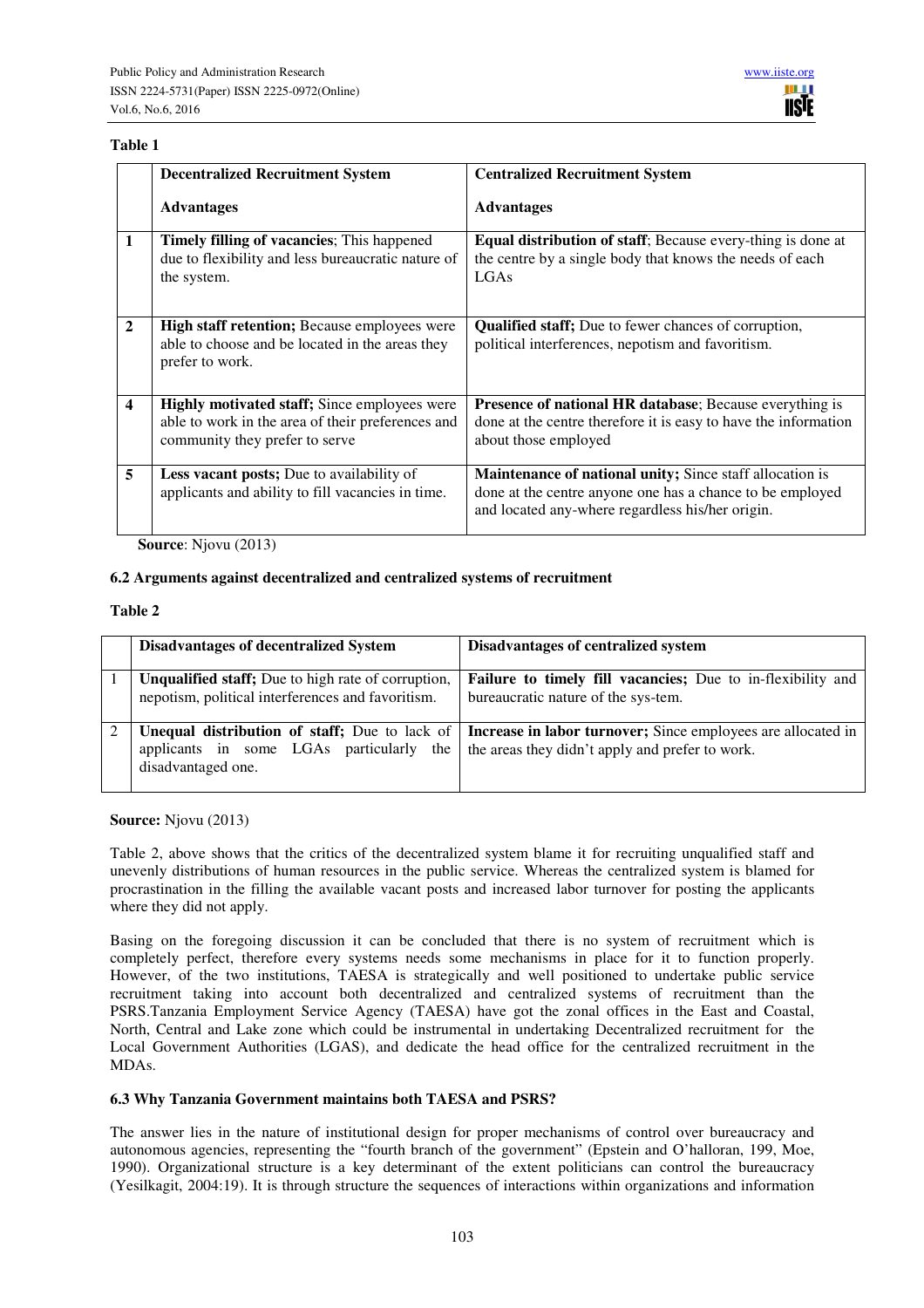flows among members are regularized. Therefore, the nature of organizational structure is critical for organizational control. In the formulation of administrative structures, there are three actors involved namely; politicians, bureaucrats and interests group (Moe, 1989, 1995). Among the three groups, the interest groups are the prime actors in the formulation of the administrative structures. In the case of Tanzania keeping both recruitment agencies (TAESA and PSRS) may be motivated by the fear of lack of control, what the structural theorists calls two fundamental types of control problems; the agency problem and commitment problem (Yesilkagit,2004)

## **The agency problem**

In its pristine economical-theoretical perspectives, the agency problem entails the difficulties that emanates from contractual relationships between a principal and its agent. Principal-agent contractual agreement entails delegation of decision-making authority to the agent to carry the tasks on behalf of the principal, because the agent is more informed on task implementation than the principal. As the asymmetry in the distribution of information works to the advantage of the agent, the agent may capitalize the advantage to pursue the private goals to the expense of the interest of the principal (Yesilkagit, 2004). To avoid the agency problem the principal is confronted with the control problem after delegation of the tasks, which can be addressed either through employing ex-ante or ex-post ante control devices.Ex-ante control entails "hardwiring" agencies in a way after delegation their set of alternatives is constrained and streamlined with the preference of the "principal", where as ex-post ante controls include the use of sanctions and monitoring, such as through cutting the agency's budget, dismissal of the agency's chief executive officer,re-appointment or revoking the entire agency mandate ( McCubbins et al.,1989;Epstein and O'Hallaron,1999, Bawn,1995, cited in Yesilkagit,2014).

Under the agencification reform in Tanzania, the parent ministry controls the objectives of the agency through an employment contract with the chief executive officer (CEO) of the agency, review of the agency's operation framework, which includes strategic plan and business plan, all these must be approved by the parent ministry before implementation by the agency. In this setting the parent ministry mitigates information asymmetries by controlling the operational framework and limits the executive agency's discretion based on the interest of the parent ministry. This is the main reason why the PO-PSM (Principal) which is the custodian of the human resources in the public service can easily control the function delegated to the Public Service Recruitment Secretariat (PSRS) than TAESA which directly report to the Prime Minister's office Labor, Employment, Youth and People with Disability (PMO-LEYD).

#### **The commitment problem**

This is common when the politicians enact a legislation, it is undisputed fact that enactment of any legislation by the politicians is not binding to last forever (Yesilkagit,2004).This is due to the test of time or sometimes the inconsistency of the enacted legislation or policies (Shepsle,1992). Regime changes, shift in public opinions may as well exacerbate the preferences of the political actors to change the conditions under which the legislation was enacted (Yesilkagit, 2004). In this setting maintenance of the two institutions (TAESA and PSRS) as delegated public service recruitment agencies may have been motivated with the interest of politicians and the same regime which have been in power for some times now in Tanzania.

# **7.0 Conclusion and Policy recommendations**

New Public Management (NPM) reforms have ushered the process of agencification throughout the world. Tanzania is not an exceptional, however the principal-agent perspectives shows that most designers of the agencies especially the policy makers (politicians) are confronted with two major problems on their endeavor to create the agencies, namely the agency and commitment problems. To mitigate the two problems this paper proposes the following policy recommendations. First, there should be separation of responsibilities between policy makers and policy managers.As Witte (2007) rightly argued the goal should be maintence of separation function and responsibility, where as the trick should be maintence of separation but yet allowing various checks and balance to avoid overwhelming influence in the policy or administrative process. Second, the Executive Agencies should be "hived-off" instead of the current practice of "hiving –in" to give them more autonomy. Third, the Executive Agencies should be controlled and monitored by the Ministry of Finance (MOF) as opposed to the Ministry of Public Service (PO-PSM)

#### **References**

Bawn, K (1995).Political control versus expertise: congressional choices about administrative procedures. American Political Science Review, Vol.89, No.1, pp.62-73